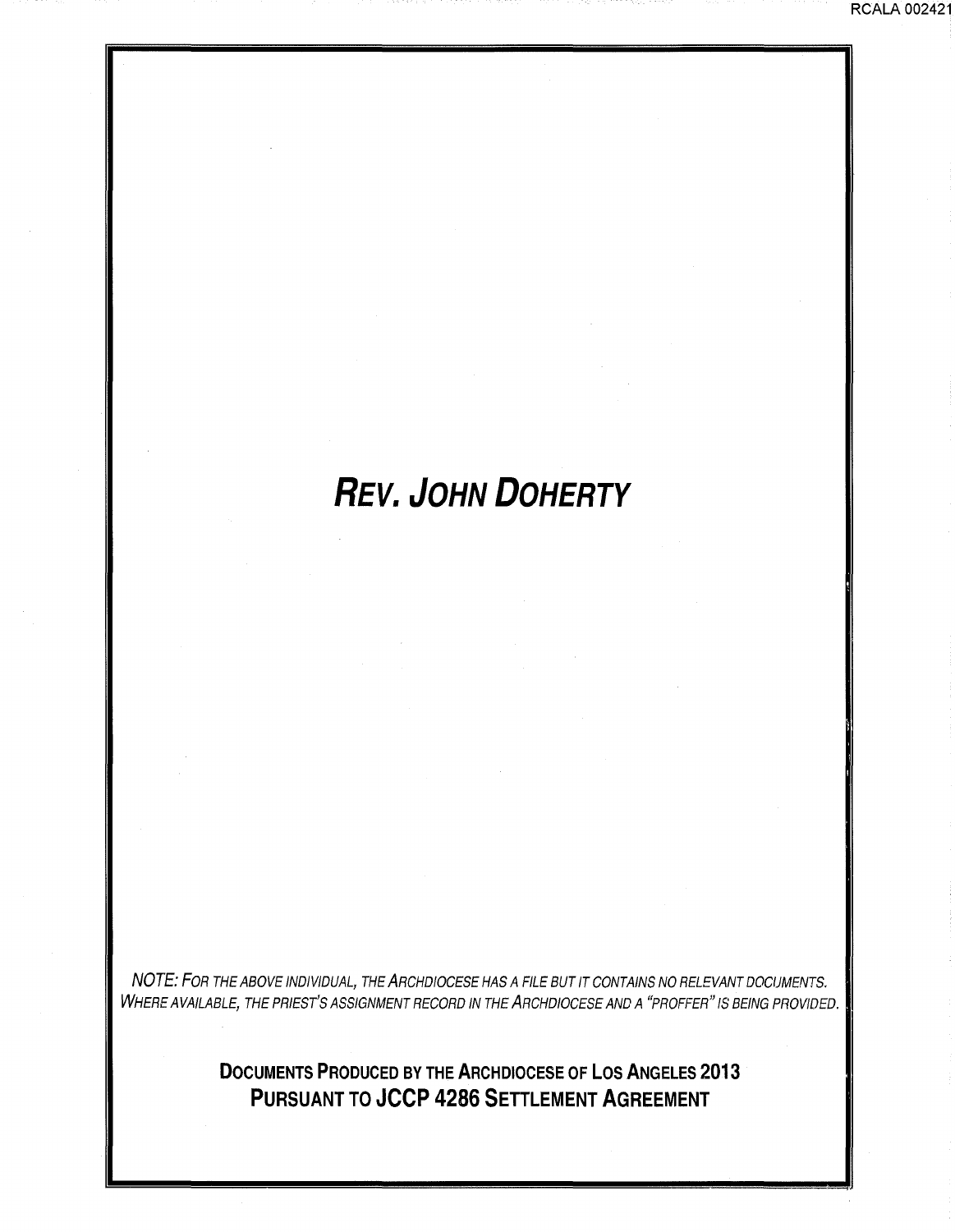#### Vicar for Clergy Database

Clergy Assignment Record (Detailed)

### Rev Msgr John Benedict Doherty

Current Primary Assignment

Diaconate Ordination Priesthood Ordination Diocese Name Date of Incardination Religious Community Ritual Ascription Ministry Status Canon State **Diocesan Monsignor** 1ncard Process D Begin Pension Date

Birth Date 9/21/1912 Birth Place **Los Angeles, California**, USA

> 6/3/1939 Archdiocese of Los Angeles 6/3/1939

Latin Deceased

Age: Deanery:

**Seminary** Ethnicity

St. Patrick, Menlo Park, CA English

#### Fingerprint Verification and Safeguard Training

-· ·--···----···-····------------------

Date. Background Check Virtus Training Date

| <b>Assignment History</b>                                                                          |                             |                        |
|----------------------------------------------------------------------------------------------------|-----------------------------|------------------------|
| Assignment<br>Deceased                                                                             | Beginning Date<br>7/26/2002 | <b>Completion Date</b> |
| Retired                                                                                            | 12/28/1987                  | 7/25/2002              |
| Prelate of Honor, Elevated                                                                         | 1/21/1983                   |                        |
| St. Mary Magdalen Catholic Church, Camarillo Associate Pastor (Parochial<br>Vicar), Active Service | 7/30/1975                   | 1/20/1983              |
| Mary Health of the Sick Convalescent Hospital, Newbury Park Chaplain,<br><b>Active Service</b>     | 1/7/1974                    | 7/29/1975              |
| Active Leave                                                                                       | 7/1/1973                    | 1/6/1974               |
| St. Gerard Majella Catholic Church, Los Angeles Pastor, Active Service                             | 2/22/1965                   | 6/30/1973              |
| St. Gerard Majella Catholic Church, Los Angeles Administrator, Active<br>Service                   | 11/21/1960                  | 2/21/1965              |
| Our Lady of the Rosary Catholic Church, Paramount Administrator Pro<br>Tem, Active Service         | 7/23/1960                   | 11/20/1960             |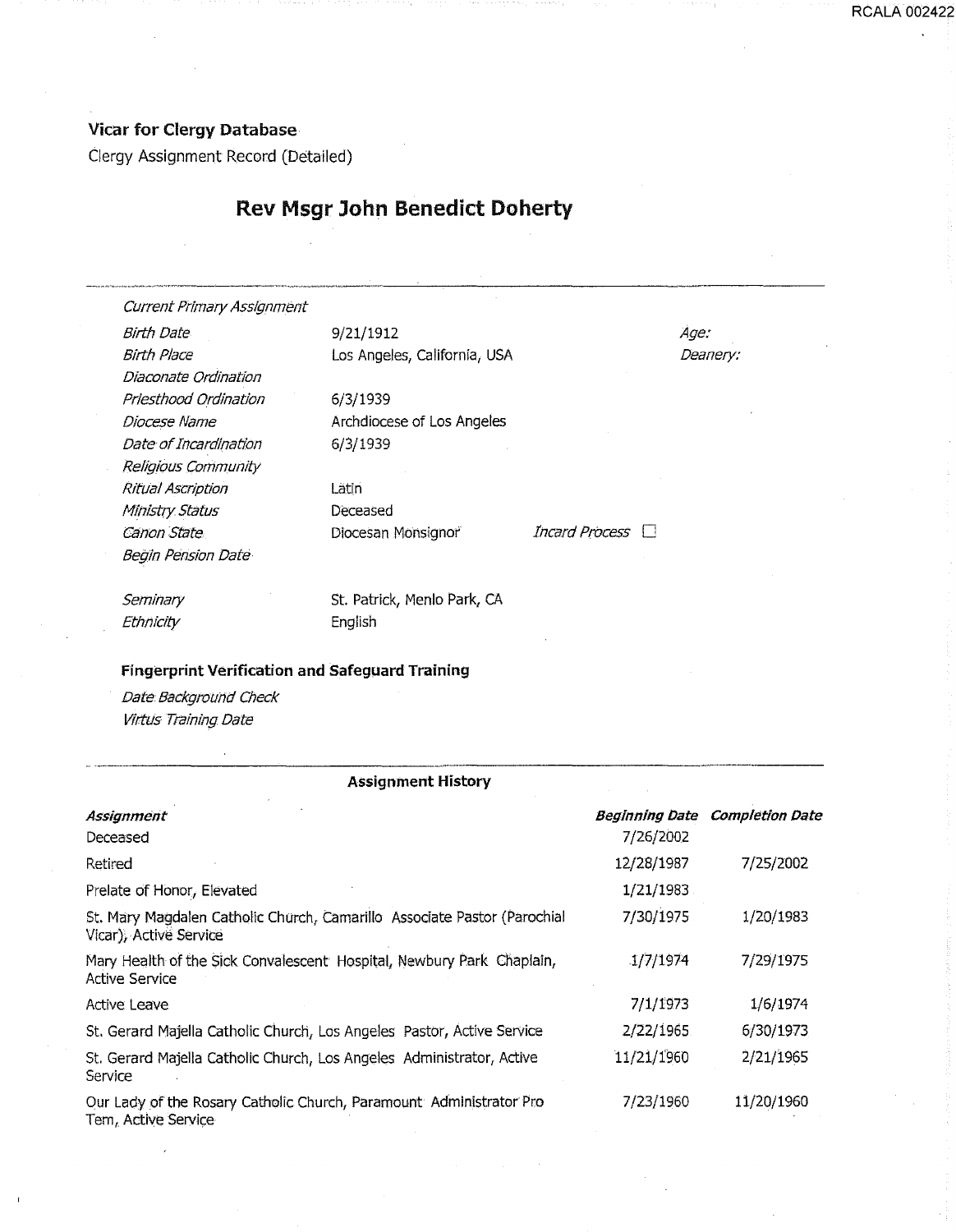**RCALA 002423** 

| St. Joseph Hospital, Orange Chaplain, Active Service                                                  | 4/1/1959   | 7/22/1960  |
|-------------------------------------------------------------------------------------------------------|------------|------------|
| Sick Leave                                                                                            | 2/11/1959  | 3/31/1959  |
| St. Joseph Hospital, Orange Chaplain, Active Service                                                  | 11/4/1958  | 2/10/1959  |
| St. Ambrose Catholic Church, West Hollywood Associate Pro Tem, Active<br>Service                      | 9/10/1958  | 11/3/1958  |
| Sick Leave                                                                                            | 9/2/1958   | 9/9/1958   |
| St. John Chrysostom Catholic Church, Inglewood Associate Pastor<br>(Parochial Vicar), Active Service  | 12/12/1957 | 9/1/1958   |
| Sick Leave                                                                                            | 8/12/1957  | 12/11/1957 |
| St. Francis of Assisi Catholic Church, Fillmore Associate Pro Tem, Active<br>Service                  | 7/30/1957  | 8/11/1957  |
| Chaplain, Active Service                                                                              | 1/29/1957  | 7/29/1957  |
| St. Finbar Catholic Church, Burbank Associate Pastor (Parochial Vicar),<br><b>Active Service</b>      | 5/15/1954  | 1/28/1957  |
| Our Lady of Peace Catholic Church, North Hills Associate Pastor (Parochial<br>Vicar), Active Service  | 6/17/1953  | 5/14/1954  |
| St. Robert Bellarmine Catholic Church, Burbank Associate Pastor<br>(Parochial Vicar), Active Service  | 7/2/1952   | 6/16/1953  |
| St. Matthew Catholic Church, Long Beach Associate Pastor (Parochial<br>Vicar), Active Service         | 4/17/1951  | 7/2/1952   |
| St. Kevin Catholic Church, Los Angeles Associate Pastor (Parochial Vicar),<br><b>Active Service</b>   | 5/9/1950   | 4/16/1951  |
| St. Mary Magdalen Catholic Church, Los Angeles Associate Pastor<br>(Parochial Vicar), Active Service. | 5/5/1948   | 5/8/1950   |
| St. Basil Catholic Church, Los Angeles Associate Pastor (Parochial Vicar),<br><b>Active Service</b>   | 1/8/1947   | 5/4/1948   |
| County USC General Hospital, Los Angeles Chaplain, Active Service                                     | 7/6/1944   | 1/7/1947   |
| Sacred Heart Catholic Church, Los Angeles Associate Pastor (Parochial<br>Vicar), Resident             | 7/6/1944   | 1/7/1947   |
| St. Agnes Catholic Church, Los Angeles Associate Pastor (Parochial Vicar),<br>Active Service          | 2/20/1941  | 7/5/1944   |
| St. John Chrysostom Catholic Church, Inglewood Associate Pastor<br>(Parochial Vicar), Active Service  | 7/7/1939   | 2/19/1941  |
|                                                                                                       |            |            |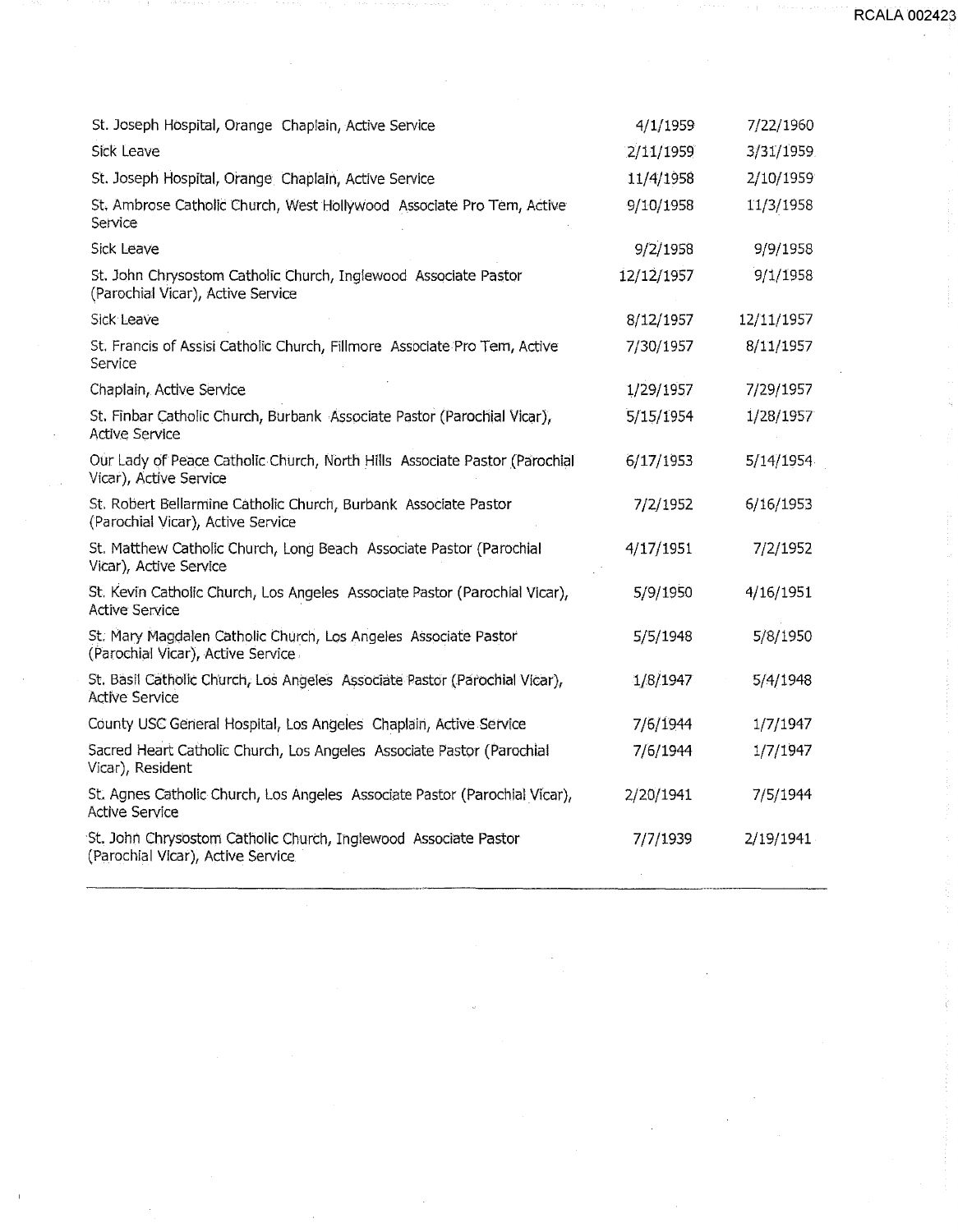## **PROFFER RE FATHER JOHN DOHERTY**

| <b>Date</b> | <b>Description</b>                                                    |
|-------------|-----------------------------------------------------------------------|
| 9/21/12     | Born in Los Angeles.                                                  |
| 6/3/39      | Ordained                                                              |
| 7/7/39      | Associate, St. John Chrysostom Church, Inglewood.                     |
| 2/20/41     | Associate, St. Agnes, Los Angeles.                                    |
| 7/6/44      | Chaplain, Los Angeles County General Hospital, Los Angeles. In        |
|             | Residence at Sacred Heart Church, Los Angeles.                        |
| 1/8/47      | Associate, St. Basil's Church, Los Angeles.                           |
| 5/13/48     | Associate, St. Mary Magdalen Church, Los Angeles.                     |
| 5/9/50      | Associate, St. Kevin's Church, Los Angeles.                           |
| 4/17/51     | Associate, St. Matthew's Church, Long Beach.                          |
| 7/2/52      | Associate, St. Robert Bellarmine Parish, Burbank.                     |
| 6/17/53     | Associate, Our Lady of Peace Church, Sepulveda.                       |
| 5/15/54     | Associate, St. Finbar Church, Burbank.                                |
| 1/29/57     | Chaplain, Rancho Los Amigos Hospital, Downey. In Residence, Our       |
|             | Lady of Perpetual Help, Downey.                                       |
| 7/30/57     | Associate (Pro Tem) at St. Francis of Assisi Church, Fillmore.        |
| 8/8/57      | Arrives at St. Vincent's Hospital, St. Louis, Missouri, for treatment |
|             | for alcoholism. No allegations of inappropriate sexual behavior.      |
| 08/23/57    | Returns to Los Angeles.                                               |
| (est)       |                                                                       |
| 12/12/57    | Associate, St. John Chrysostom Church, Inglewood.                     |
| 9/2/58      | Sick Leave.                                                           |
| 9/10/58     | Associate (Pro Tem) at St. Ambrose Church, Los Angeles.               |
| 11/4/58     | Chaplain, St. Joseph's Hospital, Orange.                              |
| 2/11/59     | Sick Leave.                                                           |
| 4/1/59      | Chaplain, St. Joseph Hospital, Orange.                                |
| 7/23/60     | Administrator (Pro Tem), Our Lady of the Holy Rosary, Paramount.      |
| 11/21/60    | Administrator, St. Gerard Majella Parish, Los Angeles.                |
| 8/22/61     | Arrives at Shadel Hospital, Seattle, Washington, for treatment for    |
|             | alcoholism. No allegations of inappropriate sexual conduct.           |
| 9/21/61     | Returns to St. Gerard Majella Parish, Los Angeles.                    |
| 2/22/65     | Pastor at St. Gerard Majella Parish, Los Angeles.                     |
| 7/1/73      | Active leave, residing privately.                                     |
| 1/7/74      | Chaplain, Mary Health of the Sick Hospital, Newbury Park.             |
|             | Associate at St. Julie Billiart Church (Newbury Park).                |
| 8/23/74     | Chaplain, Camarillo State Hospital, Camarillo. Associate Pastor at    |
|             | St. Mary Magdalen Church, Camarillo for purposes of marriage          |
|             | jurisdiction. In Residence at St. John's Seminary, Camarillo.         |
| 7/30/75     | In Residence, St. Mary Magdalen Church, Camarillo.                    |
| 12/31/87    | Retires.                                                              |
| 1/5/88      | Private residence in Dana Point, CA                                   |